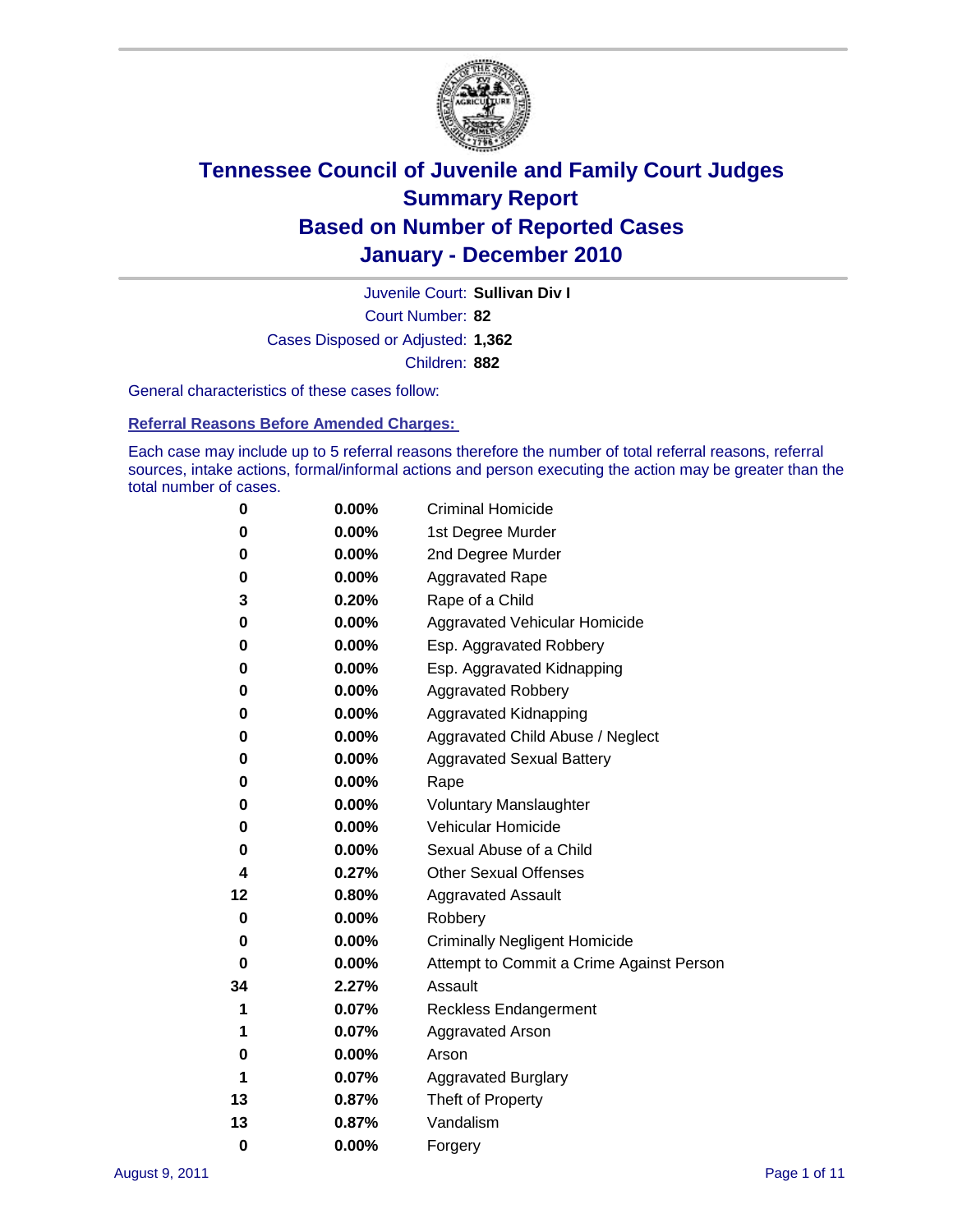

Juvenile Court: **Sullivan Div I**

Court Number: **82**

Cases Disposed or Adjusted: **1,362**

Children: **882**

#### **Referral Reasons Before Amended Charges:**

Each case may include up to 5 referral reasons therefore the number of total referral reasons, referral sources, intake actions, formal/informal actions and person executing the action may be greater than the total number of cases.

| $\bf{0}$ | 0.00%    | <b>Worthless Checks</b>                                     |
|----------|----------|-------------------------------------------------------------|
| 0        | 0.00%    | Illegal Possession / Fraudulent Use of Credit / Debit Cards |
| 11       | 0.73%    | <b>Burglary</b>                                             |
| $\bf{0}$ | $0.00\%$ | Unauthorized Use of a Vehicle                               |
| 0        | $0.00\%$ | <b>Cruelty to Animals</b>                                   |
| 1        | 0.07%    | Sale of Controlled Substances                               |
| 13       | 0.87%    | <b>Other Drug Offenses</b>                                  |
| 6        | 0.40%    | Possession of Controlled Substances                         |
| 0        | $0.00\%$ | <b>Criminal Attempt</b>                                     |
| 0        | 0.00%    | Carrying Weapons on School Property                         |
| 3        | 0.20%    | Unlawful Carrying / Possession of a Weapon                  |
| 3        | 0.20%    | <b>Evading Arrest</b>                                       |
| 0        | 0.00%    | Escape                                                      |
| 3        | 0.20%    | Driving Under Influence (DUI)                               |
| 4        | 0.27%    | Possession / Consumption of Alcohol                         |
| 1        | 0.07%    | Resisting Stop, Frisk, Halt, Arrest or Search               |
| 0        | $0.00\%$ | <b>Aggravated Criminal Trespass</b>                         |
| 0        | $0.00\%$ | Harassment                                                  |
| 0        | 0.00%    | Failure to Appear                                           |
| 1        | 0.07%    | Filing a False Police Report                                |
| 1        | 0.07%    | Criminal Impersonation                                      |
| 0        | $0.00\%$ | <b>Disorderly Conduct</b>                                   |
| 1        | 0.07%    | <b>Criminal Trespass</b>                                    |
| 7        | 0.47%    | Public Intoxication                                         |
| 0        | $0.00\%$ | Gambling                                                    |
| 148      | 9.86%    | Traffic                                                     |
| 0        | $0.00\%$ | <b>Local Ordinances</b>                                     |
| 4        | 0.27%    | Violation of Wildlife Regulations                           |
| 0        | $0.00\%$ | Contempt of Court                                           |
| 0        | 0.00%    | Violation of Probation                                      |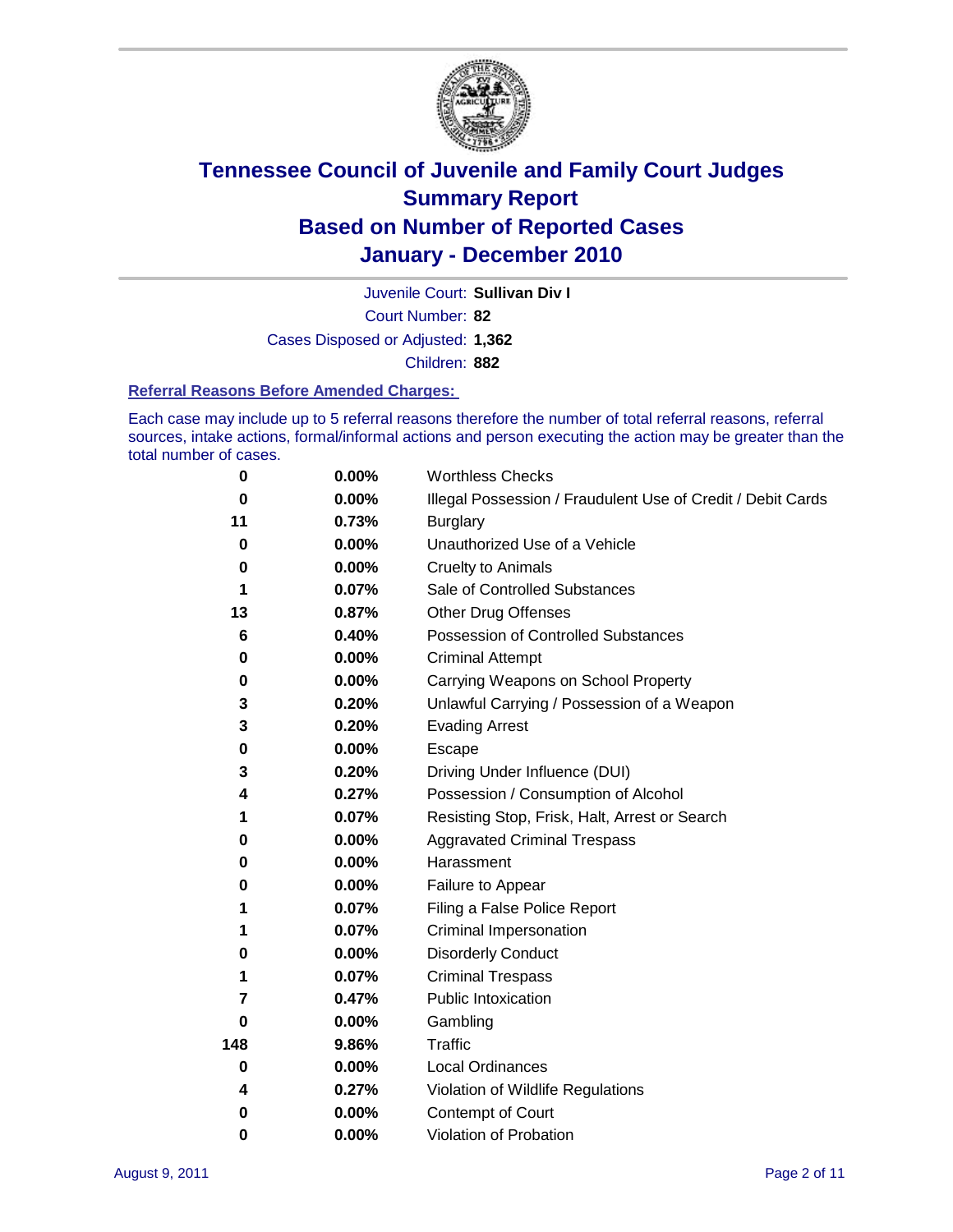

Court Number: **82** Juvenile Court: **Sullivan Div I** Cases Disposed or Adjusted: **1,362** Children: **882**

#### **Referral Reasons Before Amended Charges:**

Each case may include up to 5 referral reasons therefore the number of total referral reasons, referral sources, intake actions, formal/informal actions and person executing the action may be greater than the total number of cases.

| 1,501 | 100.00% | <b>Total Referrals</b>                 |
|-------|---------|----------------------------------------|
| 4     | 0.27%   | Other                                  |
| 0     | 0.00%   | Consent to Marry                       |
| 0     | 0.00%   | <b>Request for Medical Treatment</b>   |
| 141   | 9.39%   | <b>Child Support</b>                   |
| 65    | 4.33%   | Paternity / Legitimation               |
| 13    | 0.87%   | Visitation                             |
| 58    | 3.86%   | Custody                                |
| 0     | 0.00%   | <b>Foster Care Review</b>              |
| 0     | 0.00%   | <b>Administrative Review</b>           |
| 634   | 42.24%  | <b>Judicial Review</b>                 |
| 0     | 0.00%   | Violation of Informal Adjustment       |
| 0     | 0.00%   | <b>Violation of Pretrial Diversion</b> |
| 4     | 0.27%   | <b>Termination of Parental Rights</b>  |
| 81    | 5.40%   | Dependency / Neglect                   |
| 5     | 0.33%   | <b>Physically Abused Child</b>         |
| 1     | 0.07%   | <b>Sexually Abused Child</b>           |
| 0     | 0.00%   | <b>Violation of Curfew</b>             |
| 0     | 0.00%   | Violation of a Valid Court Order       |
| 67    | 4.46%   | Possession of Tobacco Products         |
| 0     | 0.00%   | Out-of-State Runaway                   |
| 0     | 0.00%   | In-State Runaway                       |
| 96    | 6.40%   | Truancy                                |
| 43    | 2.86%   | <b>Unruly Behavior</b>                 |
| 0     | 0.00%   | Violation of Aftercare                 |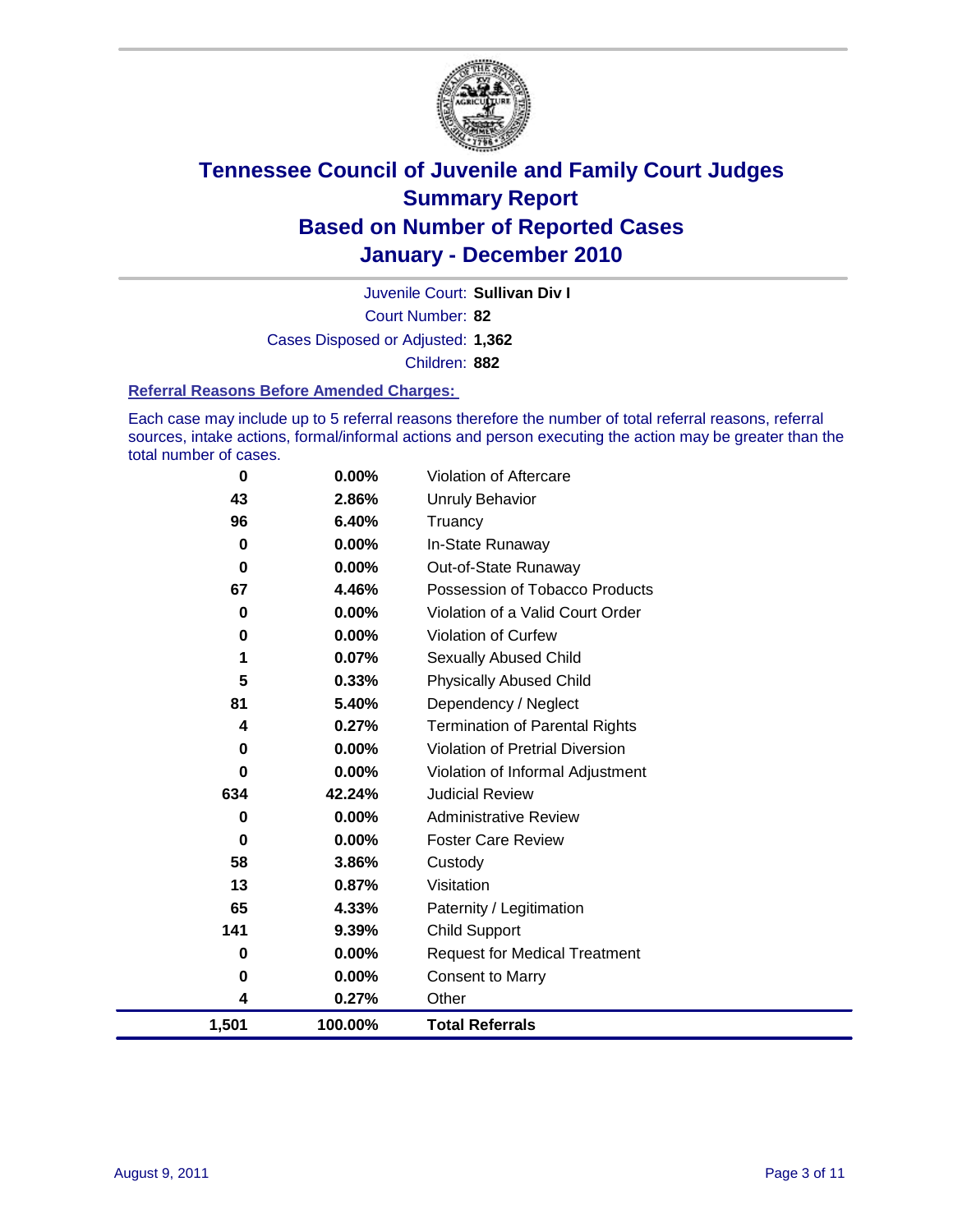

|                            |                                   | Juvenile Court: Sullivan Div I    |
|----------------------------|-----------------------------------|-----------------------------------|
|                            |                                   | Court Number: 82                  |
|                            | Cases Disposed or Adjusted: 1,362 |                                   |
|                            |                                   | Children: 882                     |
| <b>Referral Sources: 1</b> |                                   |                                   |
|                            |                                   |                                   |
| 288                        | 19.19%                            | Law Enforcement                   |
| 299                        | 19.92%                            | Parents                           |
| 101                        | 6.73%                             | <b>Relatives</b>                  |
| 0                          | 0.00%                             | Self                              |
| 141                        | 9.39%                             | School                            |
| 0                          | $0.00\%$                          | <b>CSA</b>                        |
| 225                        | 14.99%                            | <b>DCS</b>                        |
| 0                          | 0.00%                             | <b>Other State Department</b>     |
| 0                          | $0.00\%$                          | <b>District Attorney's Office</b> |
| 249                        | 16.59%                            | <b>Court Staff</b>                |
| 0                          | $0.00\%$                          | Social Agency                     |
| 192                        | 12.79%                            | <b>Other Court</b>                |
| 0                          | $0.00\%$                          | Victim                            |
|                            |                                   |                                   |

| 1,501 | 100.00%  | <b>Total Referral Sources</b> |
|-------|----------|-------------------------------|
| 6     | 0.40%    | Other                         |
| 0     | $0.00\%$ | <b>Unknown</b>                |
| 0     | $0.00\%$ | Hospital                      |
| 0     | $0.00\%$ | Child & Parent                |
|       |          |                               |

### **Age of Child at Referral: 2**

| 882      | 100.00%  | <b>Total Child Count</b> |
|----------|----------|--------------------------|
| $\bf{0}$ | $0.00\%$ | Unknown                  |
| 8        | 0.91%    | Ages 19 and Over         |
| 187      | 21.20%   | Ages 17 through 18       |
| 175      | 19.84%   | Ages 15 through 16       |
| 87       | 9.86%    | Ages 13 through 14       |
| 60       | 6.80%    | Ages 11 through 12       |
| 365      | 41.38%   | Ages 10 and Under        |

<sup>1</sup> If different than number of Referral Reasons (1501), verify accuracy of your court's data.

<sup>2</sup> One child could be counted in multiple categories, verify accuracy of your court's data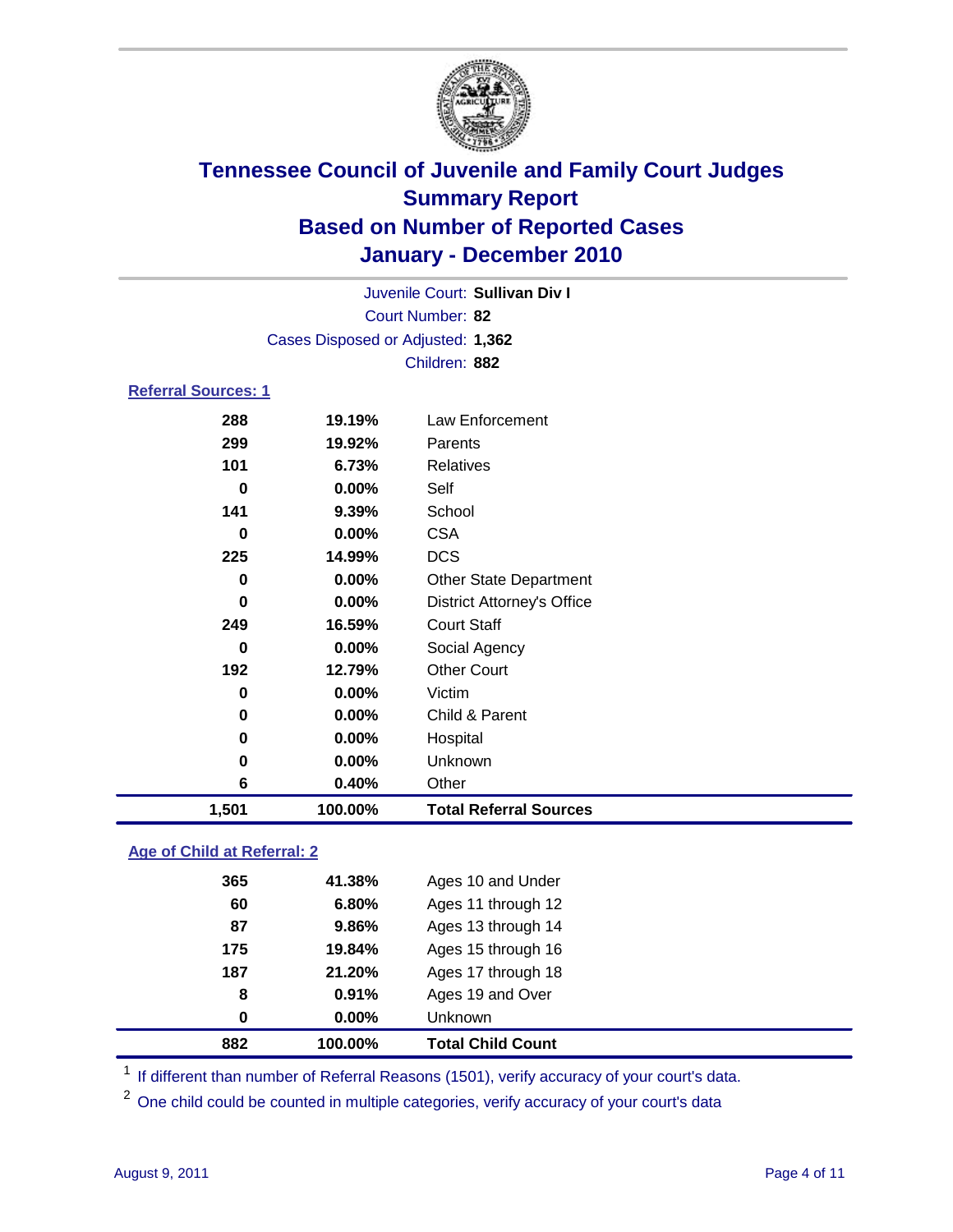

|                                         |                                   | Juvenile Court: Sullivan Div I |
|-----------------------------------------|-----------------------------------|--------------------------------|
|                                         |                                   | Court Number: 82               |
|                                         | Cases Disposed or Adjusted: 1,362 |                                |
|                                         |                                   | Children: 882                  |
| Sex of Child: 1                         |                                   |                                |
| 501                                     | 56.80%                            | Male                           |
| 381                                     | 43.20%                            | Female                         |
| $\bf{0}$                                | 0.00%                             | Unknown                        |
| 882                                     | 100.00%                           | <b>Total Child Count</b>       |
| Race of Child: 1                        |                                   |                                |
| 871                                     | 98.75%                            | White                          |
| $\mathbf{2}$                            | 0.23%                             | African American               |
| $\mathbf 0$                             | 0.00%                             | Native American                |
| 0                                       | 0.00%                             | Asian                          |
| $\overline{7}$                          | 0.79%                             | Mixed                          |
| $\mathbf 2$                             | 0.23%                             | Unknown                        |
| 882                                     | 100.00%                           | <b>Total Child Count</b>       |
| <b>Hispanic Origin: 1</b>               |                                   |                                |
| 1                                       | 0.11%                             | Yes                            |
| 881                                     | 99.89%                            | No                             |
| $\mathbf 0$                             | 0.00%                             | Unknown                        |
| 882                                     | 100.00%                           | <b>Total Child Count</b>       |
| <b>School Enrollment of Children: 1</b> |                                   |                                |
| 416                                     | 47.17%                            | Yes                            |
| $\bf{0}$                                | 0.00%                             | <b>No</b>                      |
| 466                                     | 52.83%                            | Unknown                        |
| 882                                     | 100.00%                           | <b>Total Child Count</b>       |

One child could be counted in multiple categories, verify accuracy of your court's data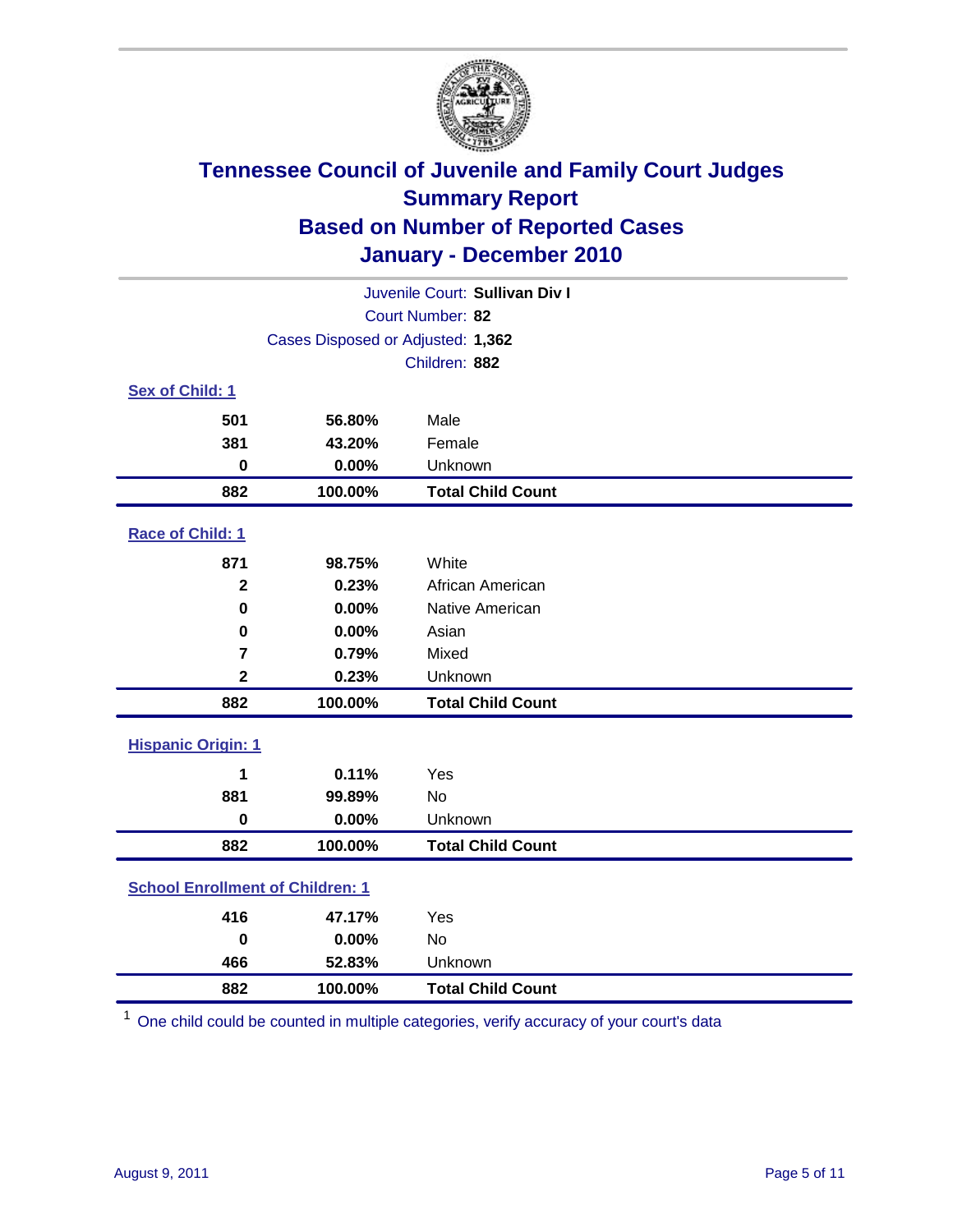

Court Number: **82** Juvenile Court: **Sullivan Div I** Cases Disposed or Adjusted: **1,362** Children: **882**

#### **Living Arrangement of Child at Time of Referral: 1**

| 882 | 100.00%  | <b>Total Child Count</b>     |
|-----|----------|------------------------------|
| 3   | 0.34%    | Other                        |
| 0   | $0.00\%$ | Unknown                      |
| 0   | $0.00\%$ | Independent                  |
| 0   | 0.00%    | In an Institution            |
| 3   | 0.34%    | In a Residential Center      |
| 0   | 0.00%    | In a Group Home              |
| 2   | 0.23%    | With Foster Family           |
| 6   | 0.68%    | <b>With Adoptive Parents</b> |
| 86  | 9.75%    | <b>With Relatives</b>        |
| 65  | 7.37%    | With Father                  |
| 440 | 49.89%   | With Mother                  |
| 18  | 2.04%    | With Mother and Stepfather   |
| 1   | 0.11%    | With Father and Stepmother   |
| 258 | 29.25%   | With Both Biological Parents |
|     |          |                              |

### **Type of Detention: 2**

| 1,362 | 100.00%  | <b>Total Detention Count</b> |
|-------|----------|------------------------------|
| 1     | 0.07%    | Other                        |
| 3     | 0.22%    | Does Not Apply               |
| 0     | $0.00\%$ | Unknown                      |
| 1     | $0.07\%$ | Psychiatric Hospital         |
| 0     | 0.00%    | Jail - No Separation         |
| 0     | $0.00\%$ | Jail - Partial Separation    |
| 0     | $0.00\%$ | Jail - Complete Separation   |
| 15    | 1.10%    | Juvenile Detention Facility  |
| 1,342 | 98.53%   | Non-Secure Placement         |
|       |          |                              |

<sup>1</sup> One child could be counted in multiple categories, verify accuracy of your court's data

<sup>2</sup> If different than number of Cases (1362) verify accuracy of your court's data.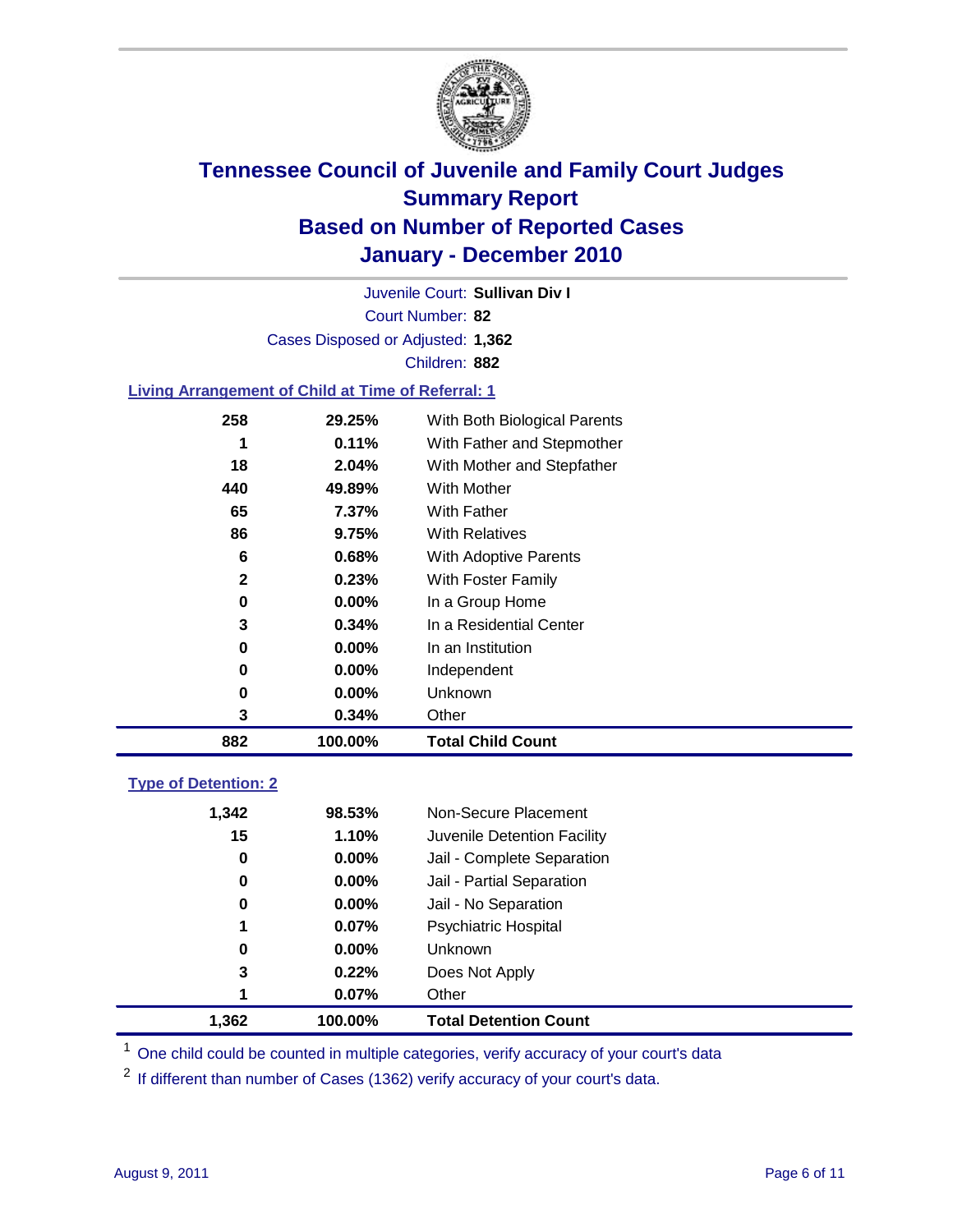

|                                                    |                                   | Juvenile Court: Sullivan Div I       |
|----------------------------------------------------|-----------------------------------|--------------------------------------|
|                                                    |                                   | Court Number: 82                     |
|                                                    | Cases Disposed or Adjusted: 1,362 |                                      |
|                                                    |                                   | Children: 882                        |
| <b>Placement After Secure Detention Hearing: 1</b> |                                   |                                      |
| 1,260                                              | 92.51%                            | Returned to Prior Living Arrangement |
| 17                                                 | 1.25%                             | Juvenile Detention Facility          |
| $\bf{0}$                                           | 0.00%                             | Jail                                 |
| 0                                                  | 0.00%                             | Shelter / Group Home                 |
| 80                                                 | 5.87%                             | <b>Foster Family Home</b>            |
| 1                                                  | 0.07%                             | <b>Psychiatric Hospital</b>          |
| 0                                                  | 0.00%                             | Unknown                              |
| 3                                                  | 0.22%                             | Does Not Apply                       |
| 1                                                  | 0.07%                             | Other                                |
| 1,362                                              | 100.00%                           | <b>Total Placement Count</b>         |
| <b>Intake Actions: 2</b>                           |                                   |                                      |
| 537                                                | 35.78%                            | <b>Petition Filed</b>                |
| 5                                                  | 0.33%                             | <b>Motion Filed</b>                  |
| 210                                                | 13.99%                            | <b>Citation Processed</b>            |
| 0                                                  | 0.00%                             | Notification of Paternity Processed  |
| 623                                                | 41.51%                            | Scheduling of Judicial Review        |
| 121                                                | 8.06%                             | Scheduling of Administrative Review  |
| 0                                                  | 0.00%                             | Scheduling of Foster Care Review     |
| $\bf{0}$                                           | 0.00%                             | Unknown                              |
| 0                                                  | 0.00%                             | Does Not Apply                       |
| 5                                                  | 0.33%                             | Other                                |
| 1,501                                              | 100.00%                           | <b>Total Intake Count</b>            |

<sup>1</sup> If different than number of Cases (1362) verify accuracy of your court's data.

<sup>2</sup> If different than number of Referral Reasons (1501), verify accuracy of your court's data.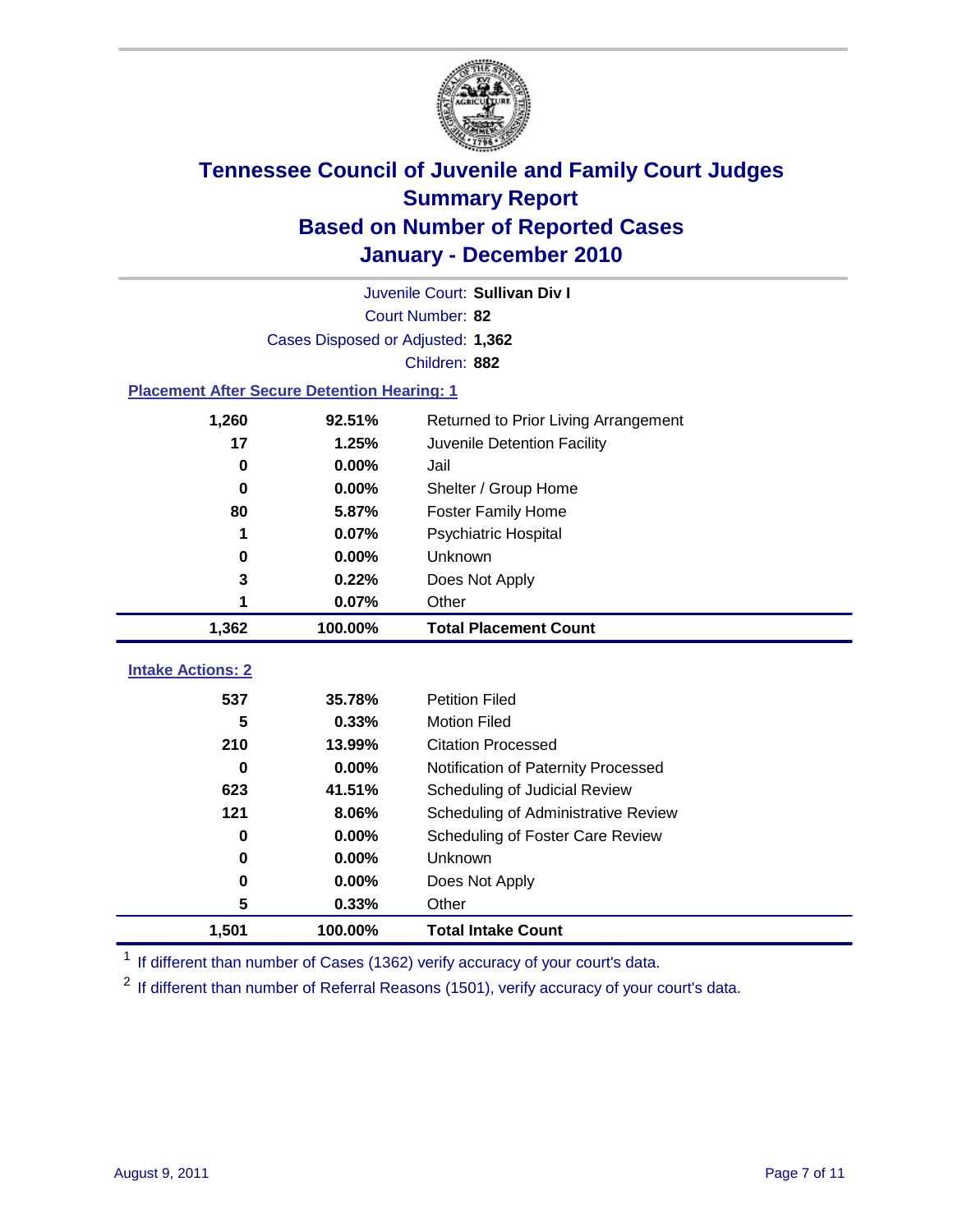

Court Number: **82** Juvenile Court: **Sullivan Div I** Cases Disposed or Adjusted: **1,362** Children: **882**

#### **Last Grade Completed by Child: 1**

| $\bf{0}$ | 0.00%    | Too Young for School     |  |
|----------|----------|--------------------------|--|
| 0        | 0.00%    | Preschool                |  |
| $\bf{0}$ | 0.00%    | Kindergarten             |  |
| 0        | 0.00%    | 1st Grade                |  |
| 1        | 0.11%    | 2nd Grade                |  |
| 1        | 0.11%    | 3rd Grade                |  |
| 0        | 0.00%    | 4th Grade                |  |
| 1        | 0.11%    | 5th Grade                |  |
| 9        | 1.02%    | 6th Grade                |  |
| 11       | 1.25%    | 7th Grade                |  |
| 12       | 1.36%    | 8th Grade                |  |
| 40       | 4.54%    | 9th Grade                |  |
| 24       | 2.72%    | 10th Grade               |  |
| 18       | 2.04%    | 11th Grade               |  |
| 8        | 0.91%    | 12th Grade               |  |
| 0        | $0.00\%$ | Non-Graded Special Ed    |  |
| 0        | 0.00%    | <b>GED</b>               |  |
| 0        | 0.00%    | Graduated                |  |
| 0        | 0.00%    | Never Attended School    |  |
| 757      | 85.83%   | Unknown                  |  |
| 0        | $0.00\%$ | Other                    |  |
| 882      | 100.00%  | <b>Total Child Count</b> |  |

| <b>Enrolled in Special Education: 1</b> |  |
|-----------------------------------------|--|
|                                         |  |

| 2   | 0.23%              | Yes                      |
|-----|--------------------|--------------------------|
| 880 | 99.77%<br>$0.00\%$ | No<br>Unknown            |
| 882 | 100.00%            | <b>Total Child Count</b> |

One child could be counted in multiple categories, verify accuracy of your court's data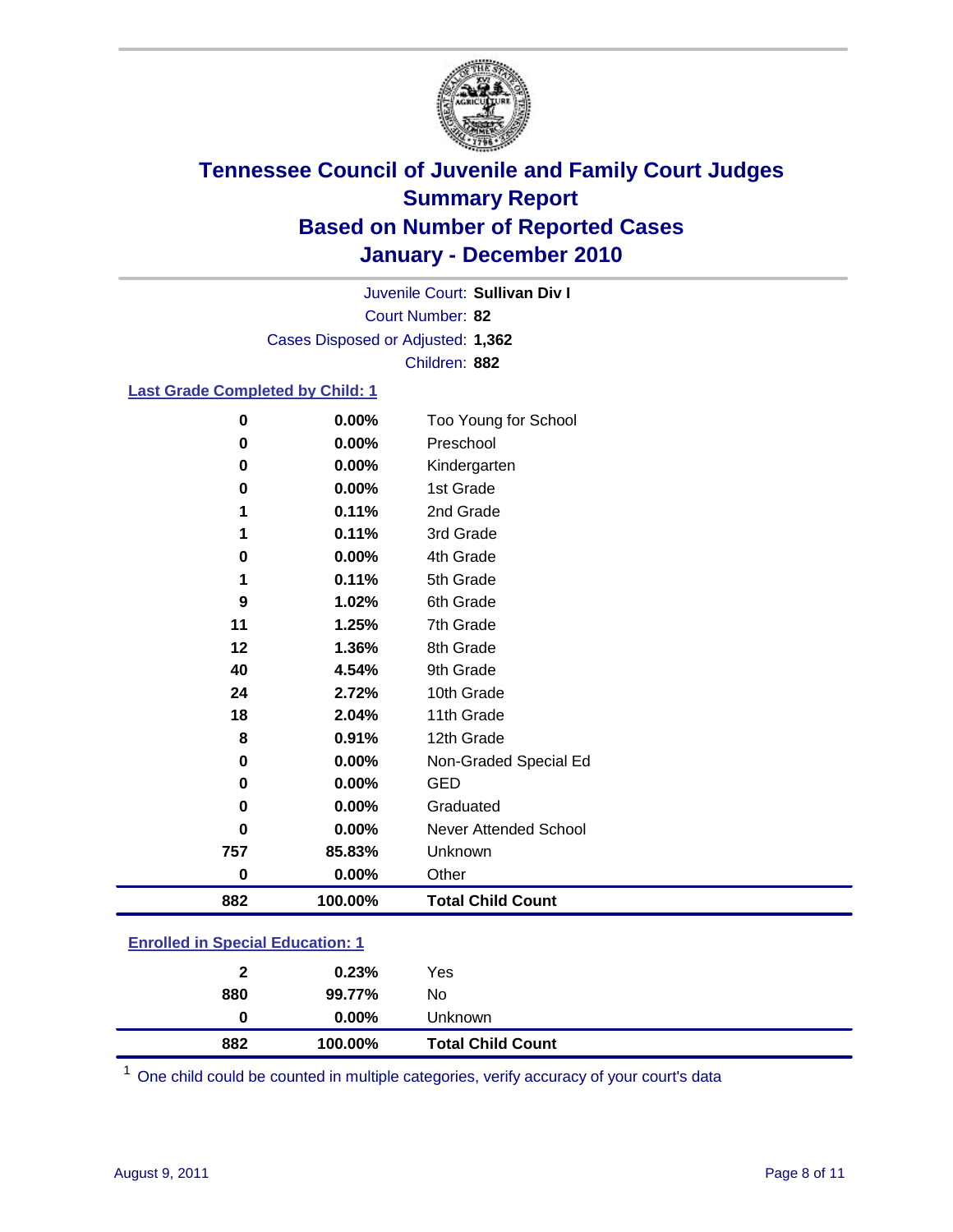

|                              |                                   | Juvenile Court: Sullivan Div I |
|------------------------------|-----------------------------------|--------------------------------|
|                              |                                   | Court Number: 82               |
|                              | Cases Disposed or Adjusted: 1,362 |                                |
|                              |                                   | Children: 882                  |
| <b>Action Executed By: 1</b> |                                   |                                |
| 1,209                        | 80.55%                            | Judge                          |
| 0                            | $0.00\%$                          | Magistrate                     |
| 292                          | 19.45%                            | <b>YSO</b>                     |
| 0                            | $0.00\%$                          | Other                          |
| 0                            | 0.00%                             | Unknown                        |
| 1,501                        | 100.00%                           | <b>Total Action Count</b>      |

### **Formal / Informal Actions: 1**

| 113   | 7.53%    | Dismissed                                        |
|-------|----------|--------------------------------------------------|
| 0     | $0.00\%$ | Retired / Nolle Prosequi                         |
| 51    | 3.40%    | <b>Complaint Substantiated Delinquent</b>        |
| 47    | 3.13%    | <b>Complaint Substantiated Status Offender</b>   |
| 41    | 2.73%    | <b>Complaint Substantiated Dependent/Neglect</b> |
| 0     | $0.00\%$ | <b>Complaint Substantiated Abused</b>            |
| 0     | $0.00\%$ | <b>Complaint Substantiated Mentally III</b>      |
| 332   | 22.12%   | Informal Adjustment                              |
| 30    | 2.00%    | <b>Pretrial Diversion</b>                        |
| 0     | $0.00\%$ | <b>Transfer to Adult Court Hearing</b>           |
| 0     | $0.00\%$ | Charges Cleared by Transfer to Adult Court       |
| 186   | 12.39%   | <b>Special Proceeding</b>                        |
| 584   | 38.91%   | <b>Review Concluded</b>                          |
| 110   | 7.33%    | Case Held Open                                   |
| 7     | 0.47%    | Other                                            |
| 0     | 0.00%    | <b>Unknown</b>                                   |
| 1,501 | 100.00%  | <b>Total Action Count</b>                        |

<sup>1</sup> If different than number of Referral Reasons (1501), verify accuracy of your court's data.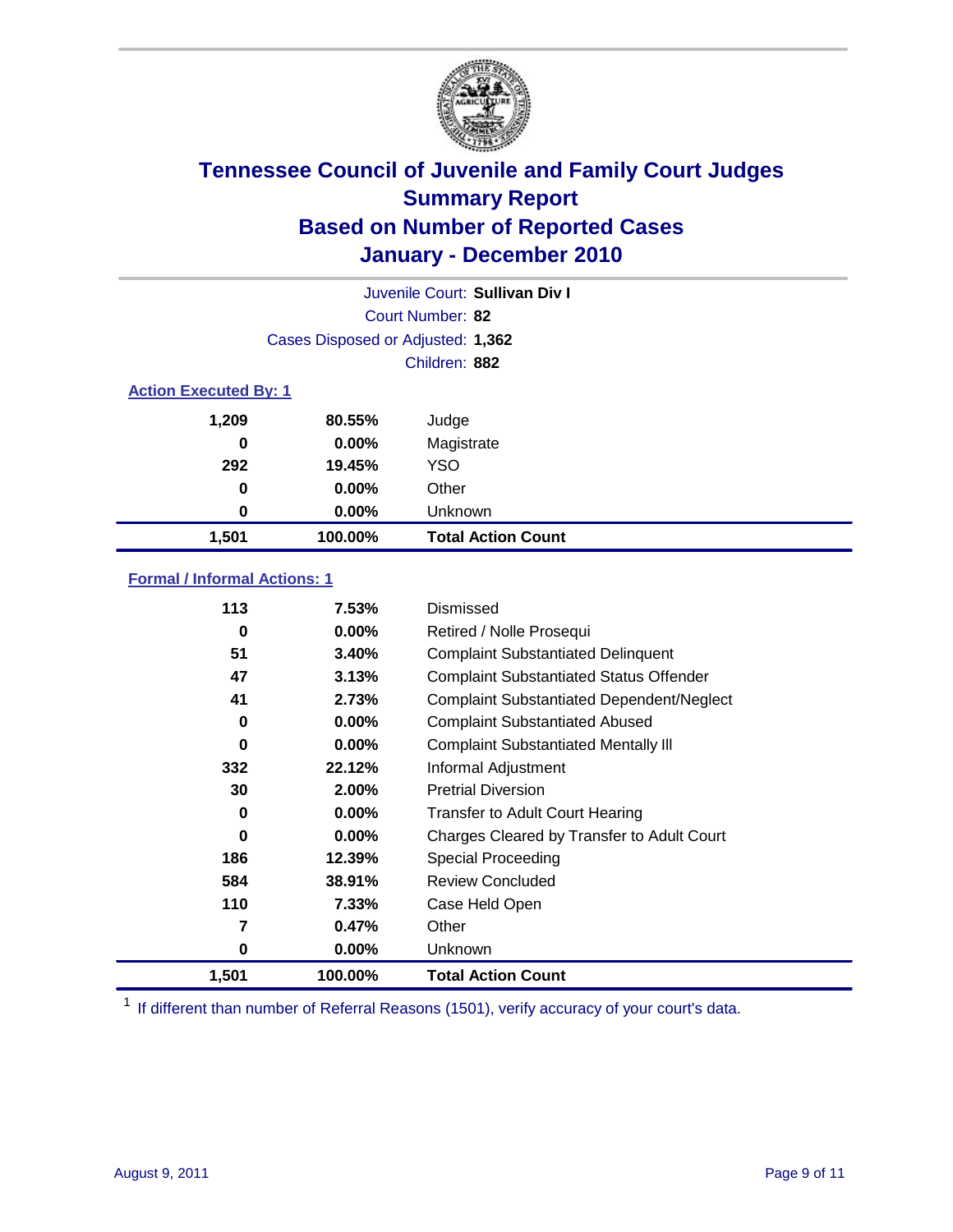

|                       |                                   | Juvenile Court: Sullivan Div I                        |
|-----------------------|-----------------------------------|-------------------------------------------------------|
|                       |                                   | Court Number: 82                                      |
|                       | Cases Disposed or Adjusted: 1,362 |                                                       |
|                       |                                   | Children: 882                                         |
| <b>Case Outcomes:</b> |                                   | There can be multiple outcomes for one child or case. |
| 212                   | 10.78%                            | <b>Case Dismissed</b>                                 |
| 0                     | 0.00%                             | Case Retired or Nolle Prosequi                        |
| 246                   | 12.51%                            | Warned / Counseled                                    |
| 44                    | 2.24%                             | <b>Held Open For Review</b>                           |
| 78                    | 3.97%                             | Supervision / Probation to Juvenile Court             |
| 0                     | 0.00%                             | <b>Probation to Parents</b>                           |
| 186                   | 9.46%                             | Referral to Another Entity for Supervision / Service  |
| 11                    | 0.56%                             | Referred for Mental Health Counseling                 |
| 15                    | 0.76%                             | Referred for Alcohol and Drug Counseling              |
| 0                     | 0.00%                             | <b>Referred to Alternative School</b>                 |
| 2                     | 0.10%                             | Referred to Private Child Agency                      |
| 92                    | 4.68%                             | Referred to Defensive Driving School                  |
| 0                     | 0.00%                             | Referred to Alcohol Safety School                     |
| 0                     | 0.00%                             | Referred to Juvenile Court Education-Based Program    |
| 17                    | 0.86%                             | Driver's License Held Informally                      |
| 0                     | 0.00%                             | <b>Voluntary Placement with DMHMR</b>                 |
| 0                     | 0.00%                             | <b>Private Mental Health Placement</b>                |
| 0                     | 0.00%                             | <b>Private MR Placement</b>                           |
| 7                     | 0.36%                             | Placement with City/County Agency/Facility            |
| 160                   | 8.14%                             | Placement with Relative / Other Individual            |
| 10                    | 0.51%                             | Fine                                                  |
| 56                    | 2.85%                             | <b>Public Service</b>                                 |
| 9                     | 0.46%                             | Restitution                                           |
| 0                     | 0.00%                             | <b>Runaway Returned</b>                               |
| 6                     | 0.31%                             | No Contact Order                                      |
| 0                     | 0.00%                             | Injunction Other than No Contact Order                |
| 5                     | 0.25%                             | <b>House Arrest</b>                                   |
| 18                    | 0.92%                             | <b>Court Defined Curfew</b>                           |
| 2                     | 0.10%                             | Dismissed from Informal Adjustment                    |
| 25                    | 1.27%                             | <b>Dismissed from Pretrial Diversion</b>              |
| 32                    | 1.63%                             | Released from Probation                               |
| 0                     | 0.00%                             | <b>Transferred to Adult Court</b>                     |
| 0                     | $0.00\%$                          | <b>DMHMR Involuntary Commitment</b>                   |